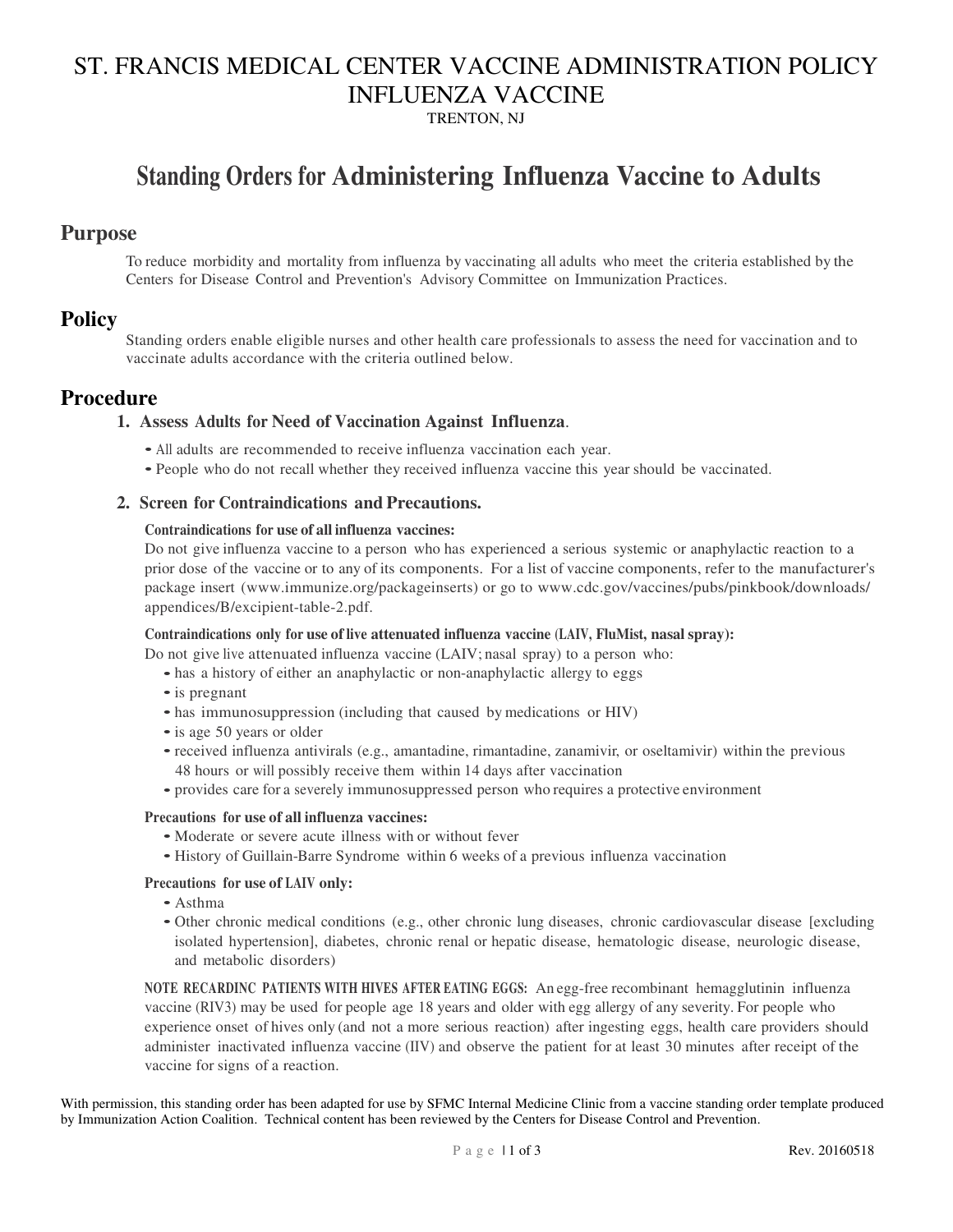## ST. FRANCIS MEDICAL CENTER VACCINE ADMINISTRATION POLICY INFLUENZA VACCINE

TRENTON, NJ

### **3. Provide Vaccine Information Statements**

Provide all patients with a copy of the most current federal Vaccine Information Statement (VIS). Provide non-English speaking patients with a copy of the VIS in their native language, if one is available and desired; these can be found at www.immunize.org/vis. (For information about how to document that the VIS was given, see section 6 titled "Document Vaccination.")

### **4. Prepare to Administer Vaccine**

**For vaccine that is to be administered intramuscularly**, choose the needle gauge, needle length, and injection site according to the following chart:

| <b>CENDER AND WEICHT OF PATIENT</b> | NEEDLE CAUCE | <b>NEEDLE LENCTH</b> | <b>INJECTION SITE</b> |
|-------------------------------------|--------------|----------------------|-----------------------|
| Female or male less than 130 lbs    | $22 - 25$    | $5/8* - 1$ "         | Deltoid muscle of arm |
| Female or male 130-152 lbs          | $22 - 25$    | 1"                   | Deltoid muscle of arm |
| Female $153-200$ lbs                | $22 - 25$    | $1 - 1\frac{1}{2}$   | Deltoid muscle of arm |
| Male 153-26 0 lbs                   | $22 - 25$    | $1 - 1\frac{1}{2}$   | Deltoid muscle of arm |
| Female $200+1$ lbs                  | $22 - 25$    | $1\frac{1}{2}$       | Deltoid muscle of arm |
| Male $260+1$ lbs                    | $22 - 25$    | $1\frac{1}{2}$ "     | Deltoid muscle of arm |

 $* A$  5/8" needle may be used in patients weighing less than 130 lbs (<60 kg) for IM injection in the deltoid muscle only if the skin is stretched tight, the subcutaneous tissue is not bunched, and the injection is made at a 90-degree angle to the skin.

**For vaccine that is to be administered intranasally or intradermally**, prepare the vaccine according to directions in the package insert.

### **5. Administer Influenza Vaccine according to the criteria and guidance in the table below:**

| <b>TYPE OF VACCINE</b>                    | <b>ACE CROUP</b>                      | <b>DOSE</b>                             | <b>ROUTE</b>              | <b>INSTRUCTIONS</b> $\mathbf{t}$                                                           |
|-------------------------------------------|---------------------------------------|-----------------------------------------|---------------------------|--------------------------------------------------------------------------------------------|
| Inactivated influenza<br>vaccine $(IIV)$  | All ages                              | $0.5$ ml                                | Intramuscular (IM)        | Administer vaccine in deltoid muscle.                                                      |
| IIV-intradermal                           | 18 through<br>64 years                | $0.1$ ml                                | Intradermal (ID)          | Insert needle of the microinjection<br>system at a 90 degree angle in the<br>deltoid area. |
| IIV-high dose                             | 65 years and older                    | $0.5$ ml                                | Intramuscular (IM)        | Administer vaccine in deltoid muscle.                                                      |
| Recombinant influ-<br>enza vaccine (RIV3) | 18 years and older                    | $0.5$ ml                                | Intramuscular (IM)        | Administer vaccine in deltoid muscle.                                                      |
| Intranasal influenza<br>vaccine (IAIV)    | Healthy, younger<br>than age 50 years | $0.2$ ml $(0.1$ ml<br>into each nostril | Intranasal spray<br>(NAS) | Spray half of vaccine into each nostril<br>while the patient is in an upright<br>position. |

For complete instructions on how to administer influenza vaccine, see "How to Administer Intramuscular, Intradermal, and Intranasal Influenza Vaccines" at www.immunize.org/catg.d/p2024.pdf.

With permission, this standing order has been adapted for use by SFMC Internal Medicine Clinic from a vaccine standing order template produced by Immunization Action Coalition. Technical content has been reviewed by the Centers for Disease Control and Prevention.